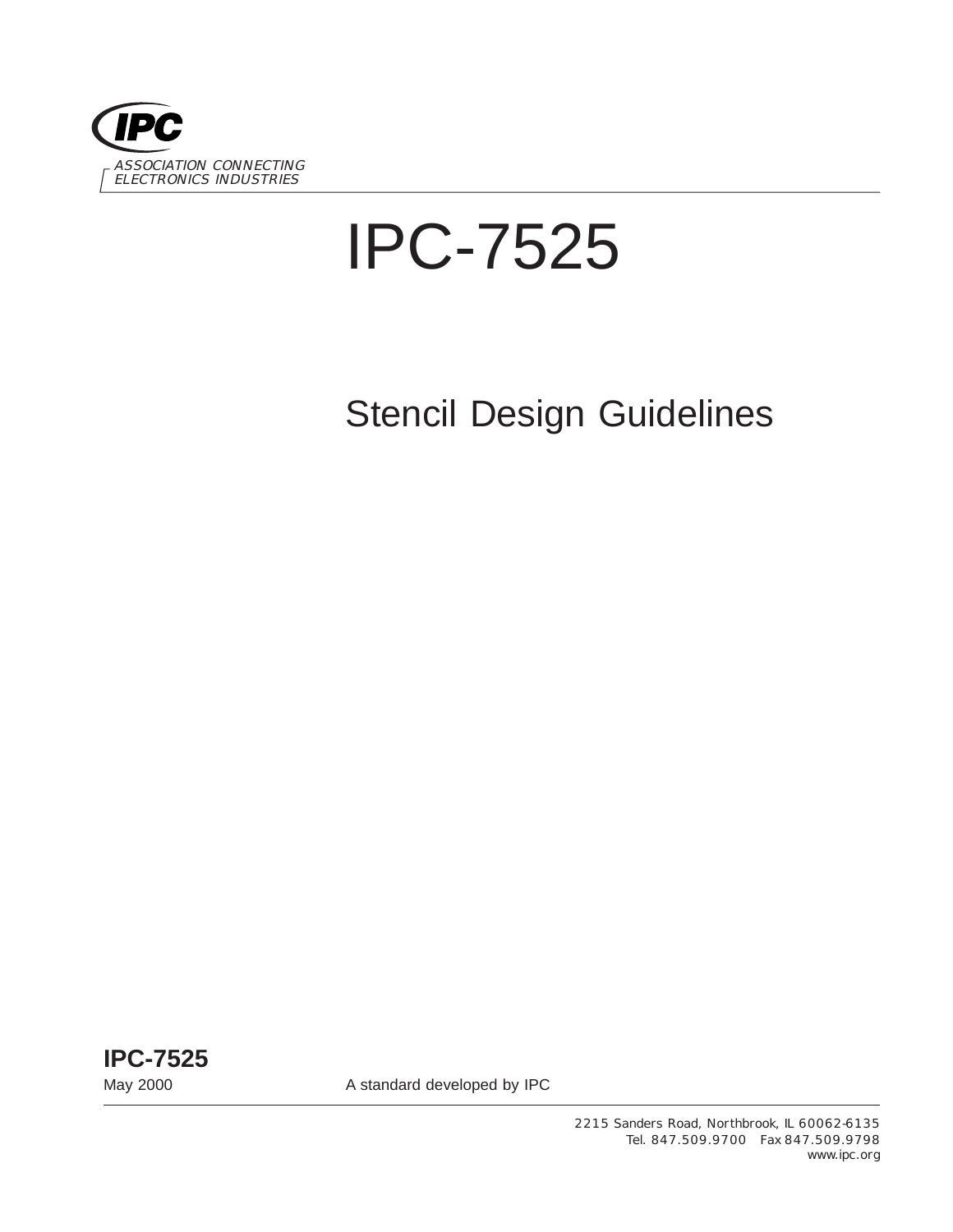## **Table of Contents**

| 1.1<br>$\mathbf{2}$<br>2.1                    |  |  |  |
|-----------------------------------------------|--|--|--|
|                                               |  |  |  |
|                                               |  |  |  |
|                                               |  |  |  |
| 2.2                                           |  |  |  |
| 2.3                                           |  |  |  |
| 3                                             |  |  |  |
| 3.1                                           |  |  |  |
| 3.1.1                                         |  |  |  |
| 3.1.2                                         |  |  |  |
| 3.1.3                                         |  |  |  |
| 3.1.4                                         |  |  |  |
| 3.1.5                                         |  |  |  |
| 3.1.6                                         |  |  |  |
| 3.1.7                                         |  |  |  |
| 3.1.8                                         |  |  |  |
| 3.1.9                                         |  |  |  |
| 3.1.10                                        |  |  |  |
| 3.2                                           |  |  |  |
| 3.2.1                                         |  |  |  |
| 3.2.2                                         |  |  |  |
| 3.2.3                                         |  |  |  |
| 3.3<br>Mixed Technology Surface-Mount/        |  |  |  |
| 3.3.1                                         |  |  |  |
| 3.4<br>Mixed Technology Surface-Mount/        |  |  |  |
| Two-Print Stencil for Surface-Mount/<br>3.4.1 |  |  |  |
| 3.5                                           |  |  |  |
| 3.5.1                                         |  |  |  |
| 3.5.2                                         |  |  |  |
| Step Stencil for Contained Paste<br>3.5.3     |  |  |  |
| 3.5.4                                         |  |  |  |
| 3.6                                           |  |  |  |
| 3.6.1                                         |  |  |  |
| 3.6.2                                         |  |  |  |
| 4                                             |  |  |  |
| 4.1                                           |  |  |  |

| 4.2   |                                                    |  |
|-------|----------------------------------------------------|--|
| 4.3   |                                                    |  |
| 4.4   |                                                    |  |
| 4.4.1 |                                                    |  |
| 4.4.2 |                                                    |  |
| 4.4.3 |                                                    |  |
| 4.4.4 |                                                    |  |
| 4.4.5 |                                                    |  |
| 4.4.6 |                                                    |  |
| 5     |                                                    |  |
| 5.1   |                                                    |  |
| 5.2   |                                                    |  |
| 5.3   |                                                    |  |
| 6     |                                                    |  |
| 7     | <b>USER STENCIL INSPECTION/VERIFICATION  9</b>     |  |
| 8     |                                                    |  |
| 9     |                                                    |  |
|       | <b>EXAMPLE ORDER FORM 10</b><br><b>APPENDIX A:</b> |  |

#### **Figures**

| Figure 1  | Cross Sectional View of A Stencil Aperture 3 |
|-----------|----------------------------------------------|
| Figure 2  |                                              |
| Figure 3  |                                              |
| Figure 4  |                                              |
| Figure 5  | Aperture Design for MELF Components 5        |
| Figure 6  |                                              |
| Figure 7  | Through-Hole Solder Paste Volume 6           |
| Figure 8  |                                              |
| Figure 9  | Overprint with Step (Squeegee Side) 6        |
| Figure 10 | Overprint with Step (Contact/Board Side) 6   |
| Figure 11 |                                              |
| Figure 12 | Two-Print Stencil for Mixed Technology  7    |
| Figure 13 |                                              |

#### **Tables**

| Table 1 | General Aperture Design Guidelines for |  |
|---------|----------------------------------------|--|
| Table 2 |                                        |  |